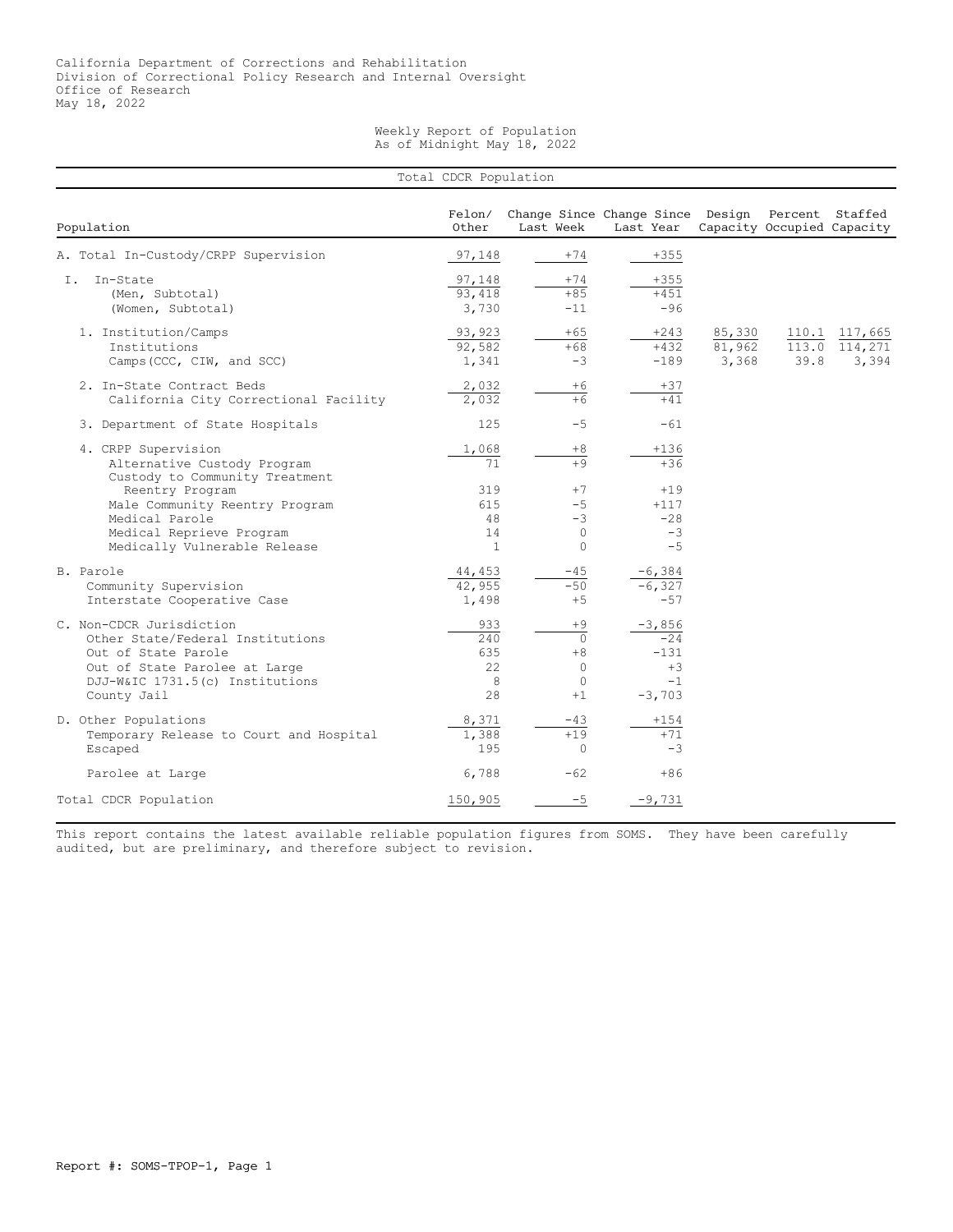## Weekly Report of Population As of Midnight May 18, 2022

## Weekly Institution Population Detail

| Institutions                                         | Felon/ | Design   | Percent  | Staffed  |
|------------------------------------------------------|--------|----------|----------|----------|
|                                                      | Other  | Capacity | Occupied | Capacity |
| Avenal State Prison (ASP)                            | 4,016  | 2,909    | 138.1    | 4,387    |
| Calipatria State Prison (CAL)                        | 2,686  | 2,308    | 116.4    | 3,451    |
| California Correctional Center (CCC)                 | 1,903  | 3,377    | 56.4     | 3,427    |
| California Correctional Institution (CCI)            | 3,063  | 2,172    | 141.0    | 3,299    |
| Central California Women's Facility (CCWF)           | 2,183  | 1,990    | 109.7    | 3,068    |
| Centinela State Prison (CEN)                         | 2,945  | 2,308    | 127.6    | 3,446    |
| California Health Care Facility - Stockton (CHCF)    | 2,219  | 2,953    | 75.1     | 2,951    |
| California Institution for Men (CIM)                 | 2,875  | 2,736    | 105.1    | 4,226    |
| California Institution for Women (CIW)               | 1,010  | 1,281    | 78.8     | 1,777    |
| California Men's Colony (CMC)                        | 3,421  | 3,816    | 89.6     | 4,407    |
| California Medical Facility (CMF)                    | 1,949  | 2,318    | 84.1     | 2,888    |
| California State Prison, Corcoran (COR)              | 3,424  | 3,115    | 109.9    | 4,476    |
| California Rehabilitation Center (CRC)               | 2,297  | 2,380    | 96.5     | 3,162    |
| Correctional Training Facility (CTF)                 | 4,006  | 2,800    | 143.1    | 4,138    |
| Chuckawalla Valley State Prison (CVSP)               | 2,318  | 1,738    | 133.4    | 2,598    |
| Folsom State Prison (FOL)                            | 2,752  | 2,065    | 133.3    | 3,078    |
| Folsom Women's Facility (FWF)                        | 223    | 403      | 55.3     | 530      |
| High Desert State Prison (HDSP)                      | 2,294  | 2,324    | 98.7     | 2,711    |
| Ironwood State Prison (ISP)                          | 1,999  | 2,200    | 90.9     | 3,300    |
| Kern Valley State Prison (KVSP)                      | 3,134  | 2,448    | 128.0    | 3,622    |
| California State Prison, Los Angeles County (LAC)    | 2,635  | 2,300    | 114.6    | 3,275    |
| Mule Creek State Prison (MCSP)                       | 3,836  | 3,284    | 116.8    | 4,155    |
| North Kern State Prison (NKSP)                       | 4,184  | 2,694    | 155.3    | 4,011    |
| Pelican Bay State Prison (PBSP)                      | 1,737  | 2,380    | 73.0     | 3,361    |
| Pleasant Valley State Prison (PVSP)                  | 2,580  | 2,308    | 111.8    | 3,433    |
| RJ Donovan Correctional Facility (RJD)               | 3,264  | 2,992    | 109.1    | 4,086    |
| California State Prison, Sacramento (SAC)            | 1,948  | 1,828    | 106.6    | 2,577    |
| California Substance Abuse Treatment Facility (SATF) | 4,431  | 3,424    | 129.4    | 5,111    |
| Sierra Conservation Center (SCC)                     | 2,612  | 3,404    | 76.7     | 4,250    |
| California State Prison, Solano (SOL)                | 3,262  | 2,594    | 125.8    | 3,882    |
| San Ouentin State Prison (SO)                        | 3,176  | 3,084    | 103.0    | 3,984    |
| Salinas Valley State Prison (SVSP)                   | 2,874  | 2,452    | 117.2    | 3,209    |
| Valley State Prison (VSP)                            | 2,940  | 1,961    | 149.9    | 2,942    |
| Wasco State Prison (WSP)                             | 3,727  | 2,984    | 124.9    | 4,447    |
| Institution Total                                    | 93,923 | 85,330   | 110.1    | 117,665  |